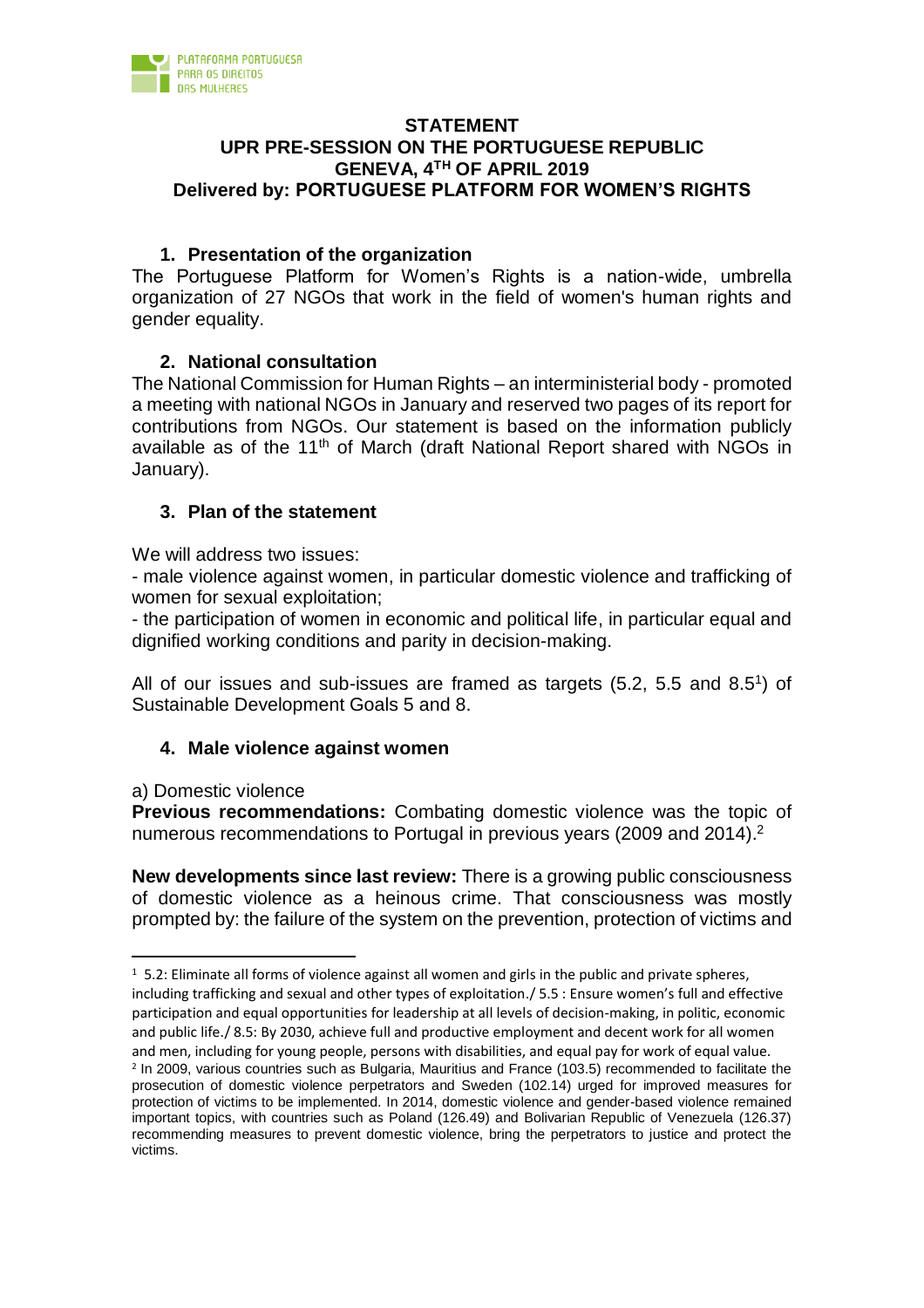

j

women's access to justice; women's NGOs are vocal in making visible the failure of the system and demanding an appropriate response; the very low rate of convictions which stems mainly from lack of gender analysis and knowledge reflects in existing misogynistic judicial decisions.

How the system fails: domestic violence is not considered a gendered crime in Portuguese legislation, despite the fact that women are 80% of victims and men are 84% of perpetrators; the rate of cases brought to justice is very low because the vast majority of cases are closed without any accusation. Some cases are also suspended during the investigation phase as a way of resolving the case without going to trial. Additionally, less than 7% actually result in convictions, the vast majority of which are suspended and not real prison sentences. There is also a lack of coordination between Criminal and Family Courts that re-victimize not only the women but also the hidden victims of domestic violence, the children (particularly in matters of child custody - there's been judges who have ordered accused fathers to visit regularly the children even in shelters when they are there with the mothers, for example). Furthermore, the organizations which have created and are managing the shelters and victim support services are often underfunded, therefore they are unable to secure long-term, specialized and stable support to victims of all forms of violence against women.

**Recommendation**: Stop considering domestic violence as a gender-neutral crime and frame the laws, policies and system practices keeping in mind that this is male violence against women and girls and ensure funding in State budget for fighting male violence against women and girls.

## b) Trafficking of women and girls for sexual exploitation

**Previous recommendations:** In 2009 and 2014, several countries<sup>3</sup> recommended Portugal to improve the identification of victims, legislation, protection systems and prosecution of perpetrators of human trafficking.

**New developments since last review:** Official figures contradict the reality of frontline women's NGOs. There is a lack of adequate victim identification mechanisms. There's also a lack of information on the protection and assistance in place for women victims of trafficking. The Network of Support and Protection to Trafficking Victims has a significant number of members which advocate for legalizing pimping and prostitution as sex work, in contradiction with UN human rights treaties ratified by Portugal, namely those put forth in the CEDAW and the Convention for the Suppression of the Traffic in Persons and of the Exploitation of the Prostitution of Others. This is a serious obstacle to the proper identification, follow-up and support to women and girls victims of trafficking for sexual exploitation.

<sup>&</sup>lt;sup>3</sup> In 2009, Italy (101.26) and the Russian Federation (102.15) urged Portugal to improve the efficiency of existing legislation regarding trafficking in persons and to establish a clear registration system for victims. In 2014, Moldova (127.35) recommended "the enforcement of the legal framework for the prosecution of human traffickers and appropriate assistance for victims of trafficking in human beings".